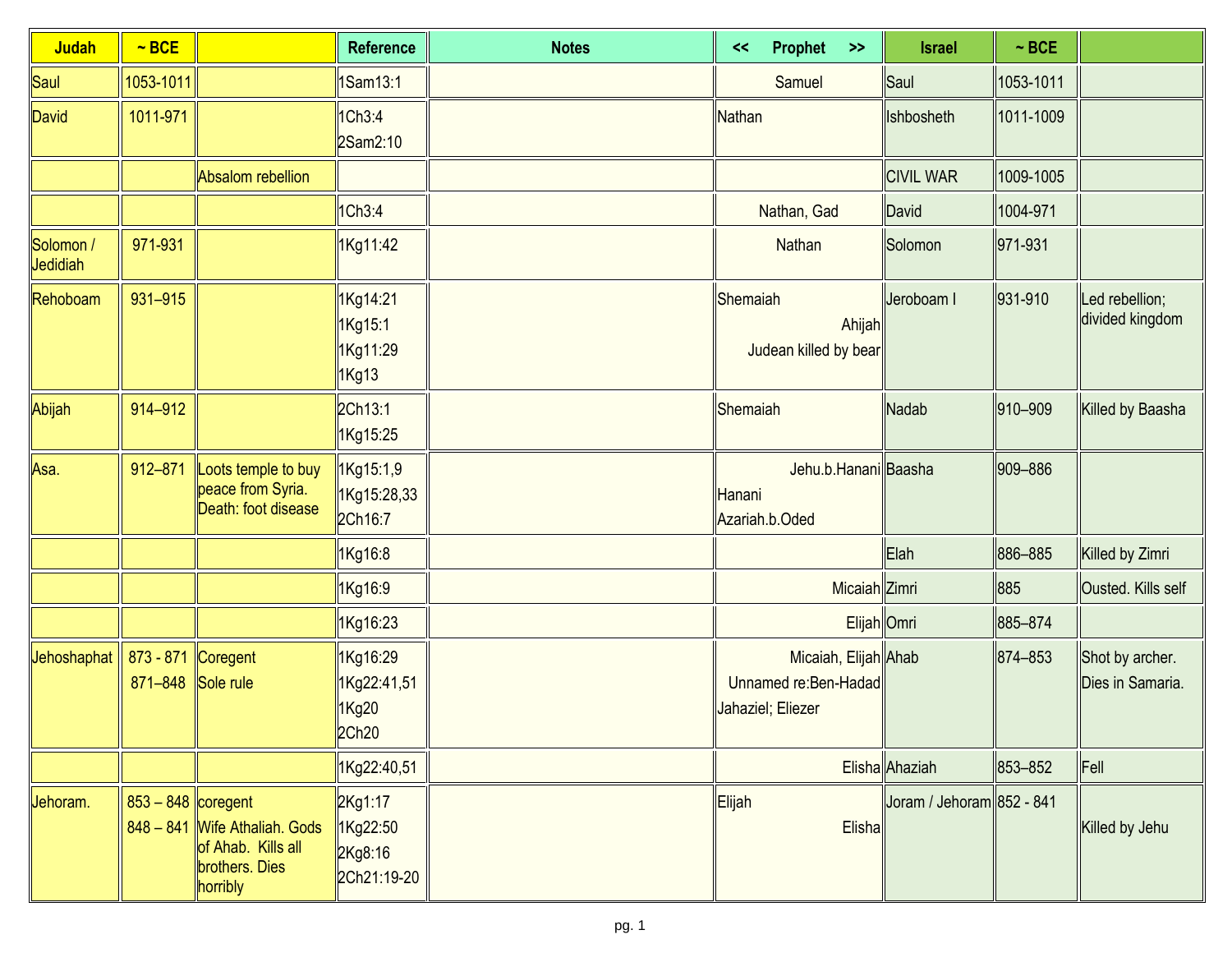| <b>Judah</b>        | $~\sim$ BCE                   |                                                                                                                              | <b>Reference</b>                               | <b>Notes</b> | <<            | Prophet              | $\rightarrow$ | <b>Israel</b>                         | $~\sim$ BCE               |                                                                               |
|---------------------|-------------------------------|------------------------------------------------------------------------------------------------------------------------------|------------------------------------------------|--------------|---------------|----------------------|---------------|---------------------------------------|---------------------------|-------------------------------------------------------------------------------|
| Ahaziah.            | 841                           | Son of Athaliah.<br>Gods of Ahab.<br>Ex20:5(1)<br>killed by Jehu                                                             | 2Kg8:25,26<br>2Kg9:29<br>2Kg10:36<br>2Ch22:3   |              |               |                      | Elisha Jehu   |                                       | 841-814                   | en.wikipedia.org/wiki/Blac<br>k_Obelisk_of_Shalmanes<br>er III                |
| <b>Athaliah</b>     | 841-836                       | killed by her troops                                                                                                         | <b>Of Ahab</b><br>2Kg11:3                      |              |               |                      |               |                                       |                           |                                                                               |
| Jehoash /<br>Joash  | 835-796                       | Loots the temple to<br>buy peace from<br>Aram. Ex20:5 (2).<br>Killed by his officials                                        | 2Kg10:35<br>2Kg11:4<br>2Kg12:1<br>2Kg13:1      |              | Joel          | Zecharia.b.Jehoiada  |               | Jehoahaz                              | 814-798                   |                                                                               |
| Amaziah             |                               | 797 - 768 Brings gods of Edom. 2Kg13:10<br>$Ex20.5(3)$ . Hubris in 2Kg14:1,2,17<br>battle. Killed by his<br><b>officials</b> |                                                |              |               |                      |               | Elisha, Jonah Jehoash / Joash 798-783 |                           | Looted the Temple                                                             |
| Uzziah /<br>Azariah |                               | 791 - 768 coregency<br>767 - 740 Hubris in tenple.<br>Ex20:5 (4). Leprosy.                                                   | 2Kg14:21<br>2Kg14:23<br>2Kg15:1,2              |              | Isaiah, Hosea | Hosea, Jonah         | Amos          | Jeroboam II                           | 793-784<br>784-754<br>762 | Coregent<br>Sole ruler<br>40yr warning                                        |
|                     |                               |                                                                                                                              | 2Kg15:8                                        |              |               |                      |               | Hosea Zachariah                       | 754                       | Killed by Shallum                                                             |
|                     |                               |                                                                                                                              | 2Kg15:13                                       |              |               |                      |               | Hosea Shallum                         | 753                       | Killed by Menahem                                                             |
|                     |                               |                                                                                                                              | 2Kg15:17                                       |              |               |                      |               | Hosea Menahem                         | $753 - 744$               | <b>Tribute Pul-III</b>                                                        |
| Jotham.             | 748 - 740 Coregent<br>740-733 |                                                                                                                              | 2Kg15:5<br>2Kg15:23<br>2Kg15:32,33<br>2Kg15:38 |              |               | Isaiah, Hosea, Micah | Hosea         | Pekahiah                              | 744 - 743                 | Killed by Pekah                                                               |
|                     |                               |                                                                                                                              | 2Kg15:27<br>2Kg15:29                           |              |               |                      |               | Oded, Hosea Pekah                     | 750 - 740<br>$740 - 731$  | Rival regent (east)<br>Deportation 740<br>Deportation 732<br>Killed by Hoshea |
| Ahaz.               | $742 - 733$ coregent          | $733 - 727$ Tribute Pull-III                                                                                                 | 2Ki16:1,2<br>2Kg17:1                           |              |               | Isaiah, Hosea, MIcah | Hosea         | Hoshea                                | 731-722<br>727 rebel      | Rebels. Loses.<br>Deport to Assyria.                                          |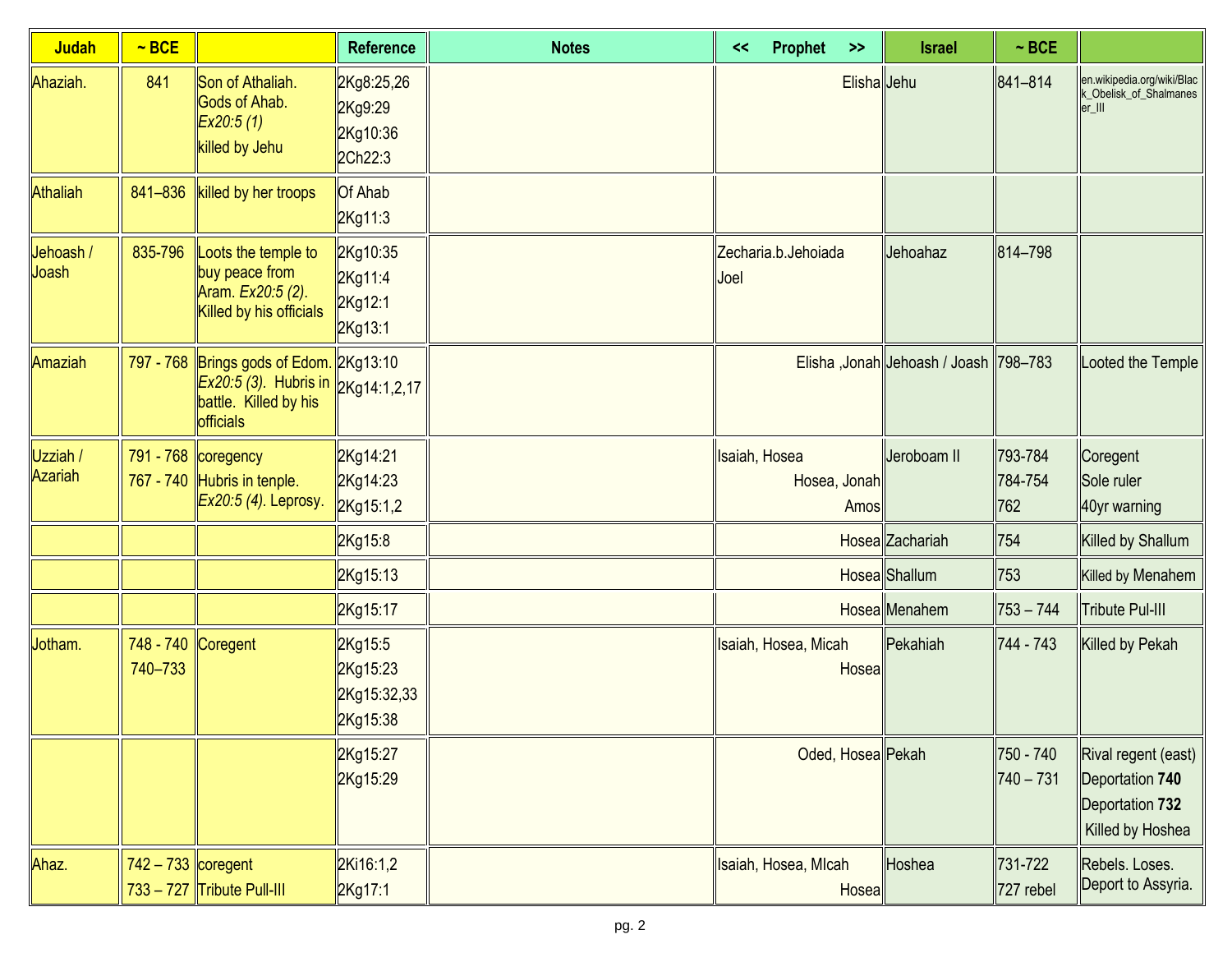| <b>Judah</b>                   | $~\sim$ BCE                            |                                                                                     | <b>Reference</b>                        | <b>Notes</b> | Prophet >><br><<                                  | <b>Israel</b>                         | $~\sim$ BCE    |                   |
|--------------------------------|----------------------------------------|-------------------------------------------------------------------------------------|-----------------------------------------|--------------|---------------------------------------------------|---------------------------------------|----------------|-------------------|
| <b>Hezekiah</b>                | $727 - 715$ Coregent                   | 715 - 687 Sennacharib 701                                                           | 2Kg18:1,3<br>2Kg18:13<br>2Kg18:10       |              | Isaiah, Hosea, Micah                              | <b>SEIGE (3years)</b><br><b>EXILE</b> | 725-723<br>722 | Samaria resettled |
| <b>Manasseh</b>                | 695 - 687 Coregent<br>687-641          |                                                                                     | 2Kg20:21<br>2Kg21:1                     |              | Nahum                                             |                                       |                |                   |
| Amon                           | 641-639                                | killed by his officials                                                             | 2Kg21:19                                |              | Nahum                                             |                                       |                |                   |
| Josiah                         | 639-609<br>627                         | shot in battle<br>40yr warning                                                      | 2Kg22:1<br>2Kg22:8-20<br>Jer1           |              | Habakkuk, Zephaniah,<br>Jeremiah, Ezekiel, Huldah |                                       |                |                   |
| Jehoahaz                       | 609                                    | Deport to Egypt                                                                     | 2Kg23:31                                |              | Jeremiah, Ezekiel, Daniel                         |                                       |                |                   |
| Jehoiakim /<br>Eliakim.        | 609-598<br>598                         | Nobles taken 605<br>Rebels. Loses                                                   | Dan1; Jer25<br>2Kg23:36<br>Ant. $X.6:3$ |              | Uriah b.Semaiah<br>Jeremiah, Ezekiel, Daniel      |                                       |                |                   |
| Jehoiachin /<br>Jeconiah       | 597                                    | Surrenders to Neb-II.<br>Deportation (major),<br>Temple looted                      | 2Kg24:8<br>Jer22:26                     |              | Jeremiah, Ezekiel,<br><b>Daniel</b>               |                                       |                |                   |
| Zedekiah /<br><b>Mattaniah</b> | 597-586<br>590 rebel<br>589-587<br>586 | Rebels. Temple and<br>Jerusalem destroyed<br><b>SEIGE (3 years)</b><br><b>EXILE</b> | Ezk8; Ezk1<br>2Ki 25:1-11<br>2Kg25:1-2  |              | Jeremiah, Ezekiel<br>Daniel, Lamentations         |                                       |                |                   |
| Nehemiah,<br>Zerubbabel        |                                        | <b>RETURN</b>                                                                       |                                         |              | Haggai, Malachi,<br>Zechariah                     |                                       |                |                   |
|                                | <b>29 CE</b><br>66 CE                  | 40yr warning<br>Rebellion                                                           | Mt23-25                                 |              |                                                   |                                       |                |                   |
| Vespasian<br><b>Titus</b>      | 67-69<br><b>70 CE</b>                  | SEIGE (3 years)<br><b>EXILE Temple</b><br>destroyed                                 |                                         |              |                                                   |                                       |                |                   |